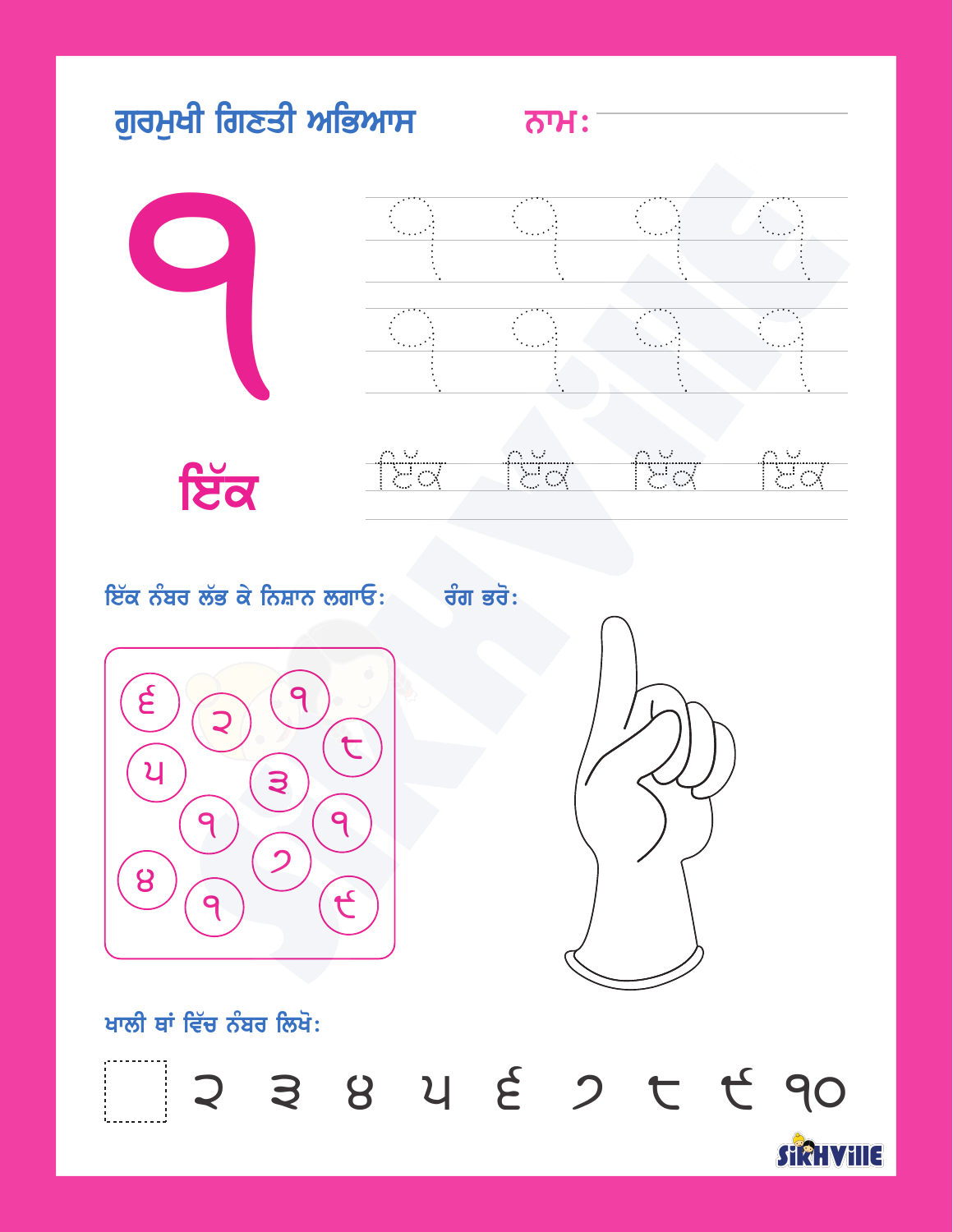

ਦੋ



ਦੋ ਨੰਬਰ ਲੱਭ ਕੇ ਨਿਸ਼ਾਨ ਲਗਾਓ: ਰੰਗ ਭਰੋ:





ਖਾਲੀ ਥਾਂ ਵਿੱਚ ਨੰਬਰ ਲਿਖੋ:

9 3 8 9 9 6 7 6 90 **STRHVILLE**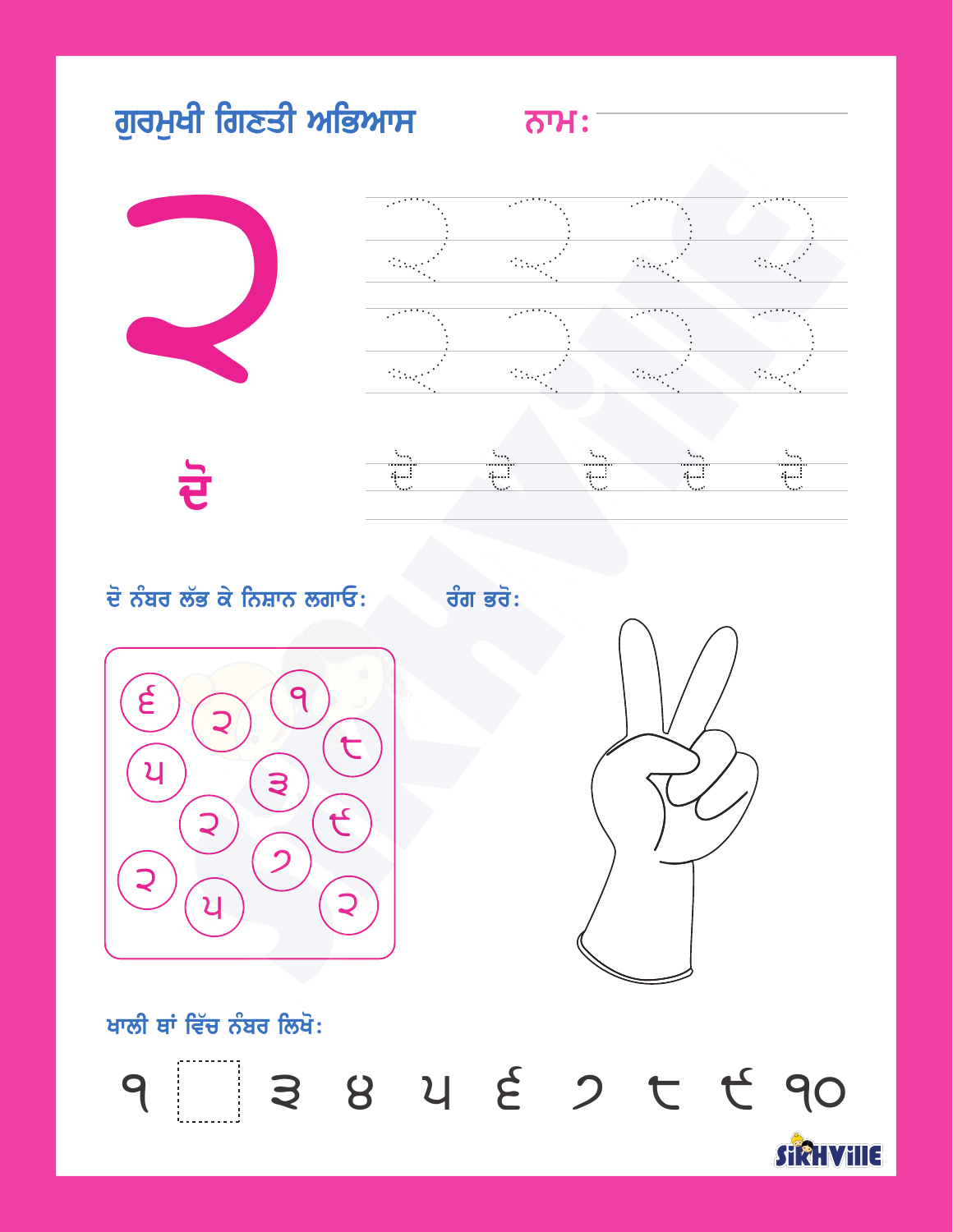

| . | $\ddots$ | . <del>.</del> |
|---|----------|----------------|
|   |          |                |
|   |          |                |
|   |          |                |
|   |          |                |
|   |          |                |

ਤਿੰਨ

| <b>Service</b>           | 17 Y.H                 | 7 P. L. Carl    | - ANG - ANG -           |
|--------------------------|------------------------|-----------------|-------------------------|
|                          | ***************        |                 |                         |
| <b>Controlled States</b> | بالإسلامي والمستبدل    | Park 1998       | يخر مسا                 |
| <b>Stage</b>             | <b>Contract Action</b> | the problems of | محمد والمنافذة المنافذة |

ਤਿੰਨ ਨੰਬਰ ਲੱਭ ਕੇ ਨਿਸ਼ਾਨ ਲਗਾਓ: ਬੰਗ ਭਰੋ:





ਖਾਲੀ ਥਾਂ ਵਿੱਚ ਨੰਬਰ ਲਿਖੋ:

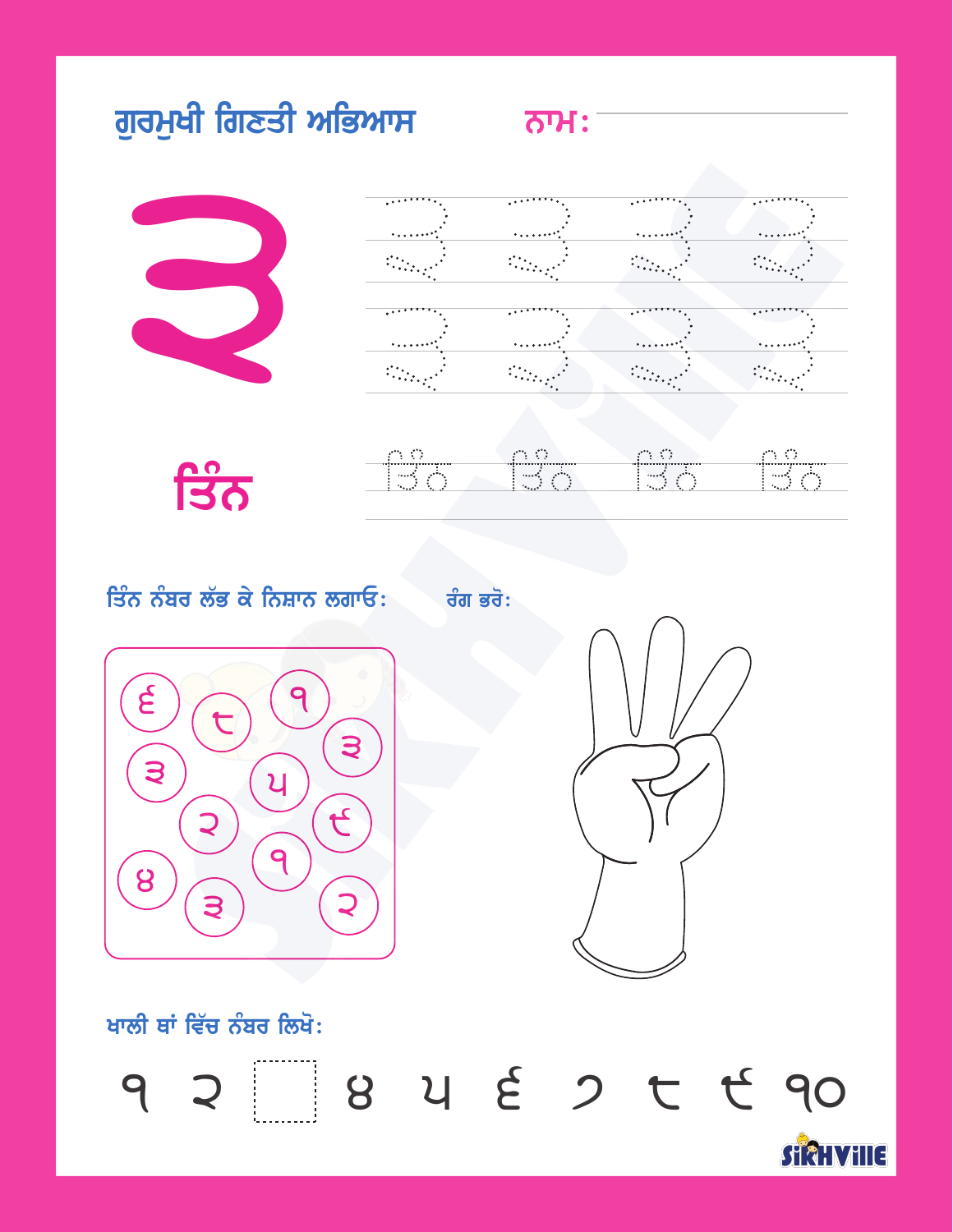



ਚਾਰ

#### समि T a-U gi ᆔ

ਚਾਰ ਨੰਬਰ ਲੱਭ ਕੇ ਨਿਸ਼ਾਨ ਲਗਾਓ: ਰੰਗ ਭਰੋ:





ਖਾਲੀ ਥਾਂ ਵਿੱਚ ਨੰਬਰ ਲਿਖੋ:

 $93374522690$ **STRHWILE**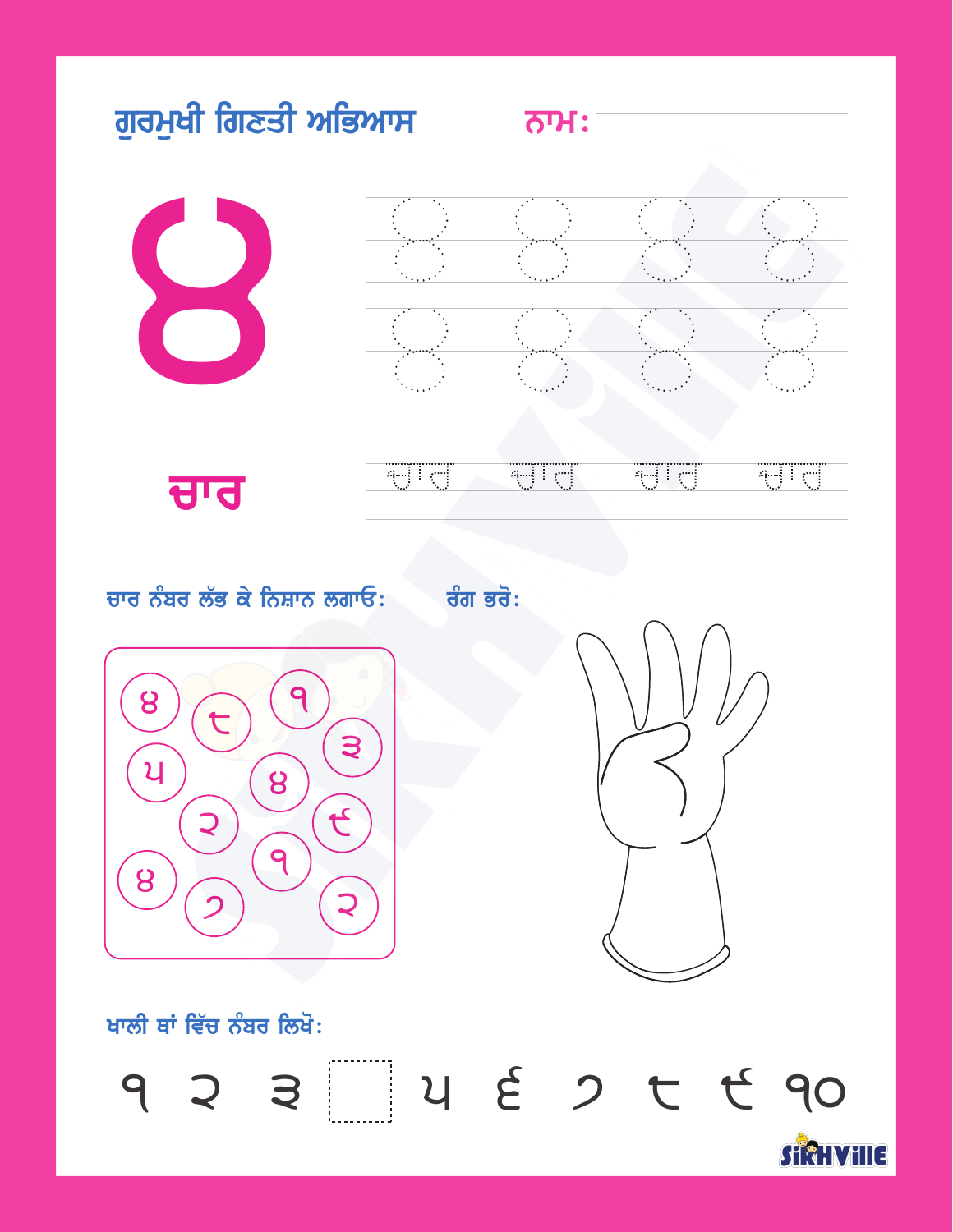





#### ਪੰਜ ਨੰਬਰ ਲੱਭ ਕੇ ਨਿਸ਼ਾਨ ਲਗਾਓ: ਰੰਗ ਭਰੋ:





ਖਾਲੀ ਥਾਂ ਵਿੱਚ ਨੰਬਰ ਲਿਖੋ:

 $9 3 3 8 8 2 5 7 6 90$ **STRHVILLE**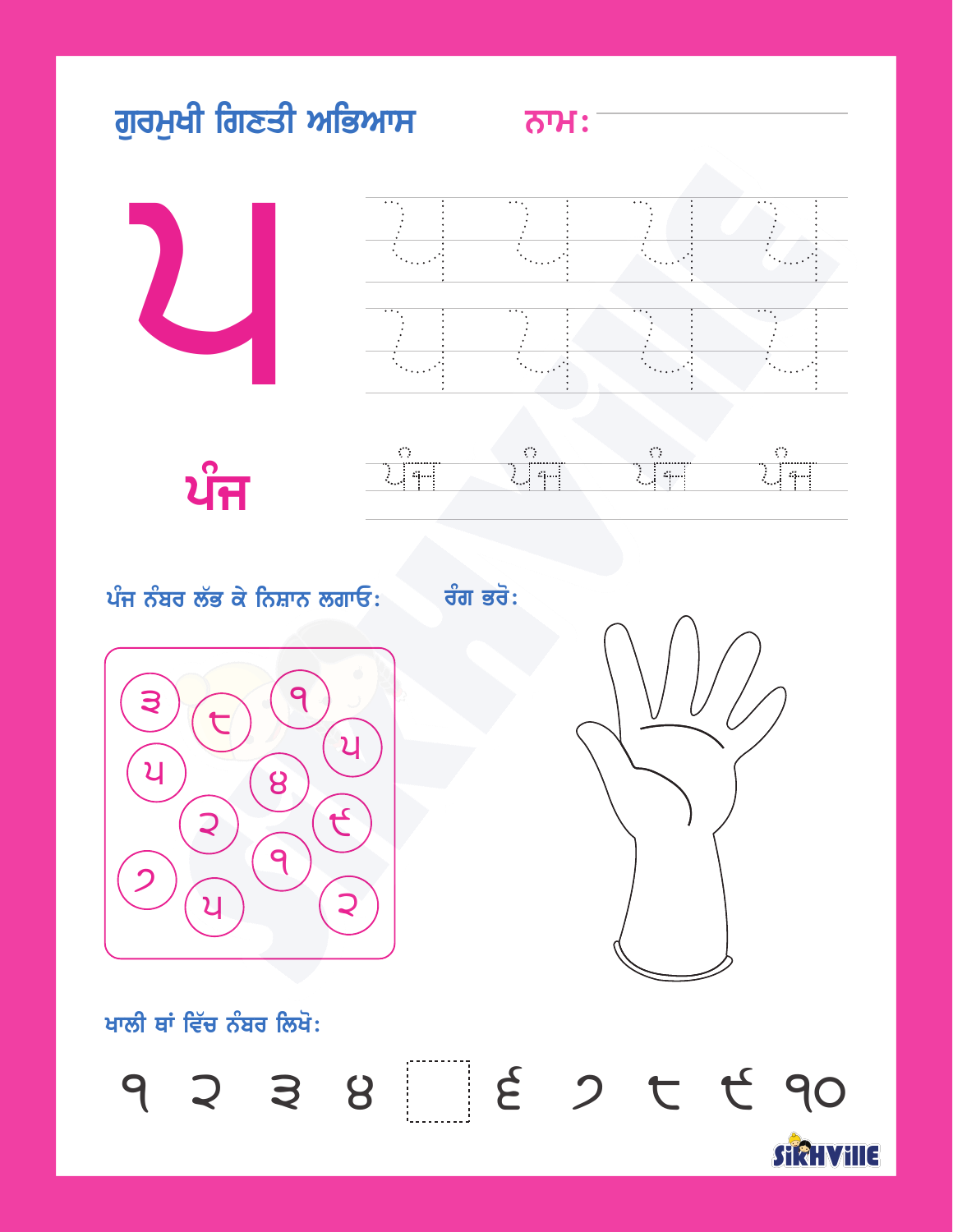

**E** 





#### ਛੇ ਨੰਬਰ ਲੱਭ ਕੇ ਨਿਸ਼ਾਨ ਲਗਾਓ: ਰੰਗ ਭਰੋ:





ਖਾਲੀ ਥਾਂ ਵਿੱਚ ਨੰਬਰ ਲਿਖੋ:

9 3 3 8 4 7 6 7 6 90

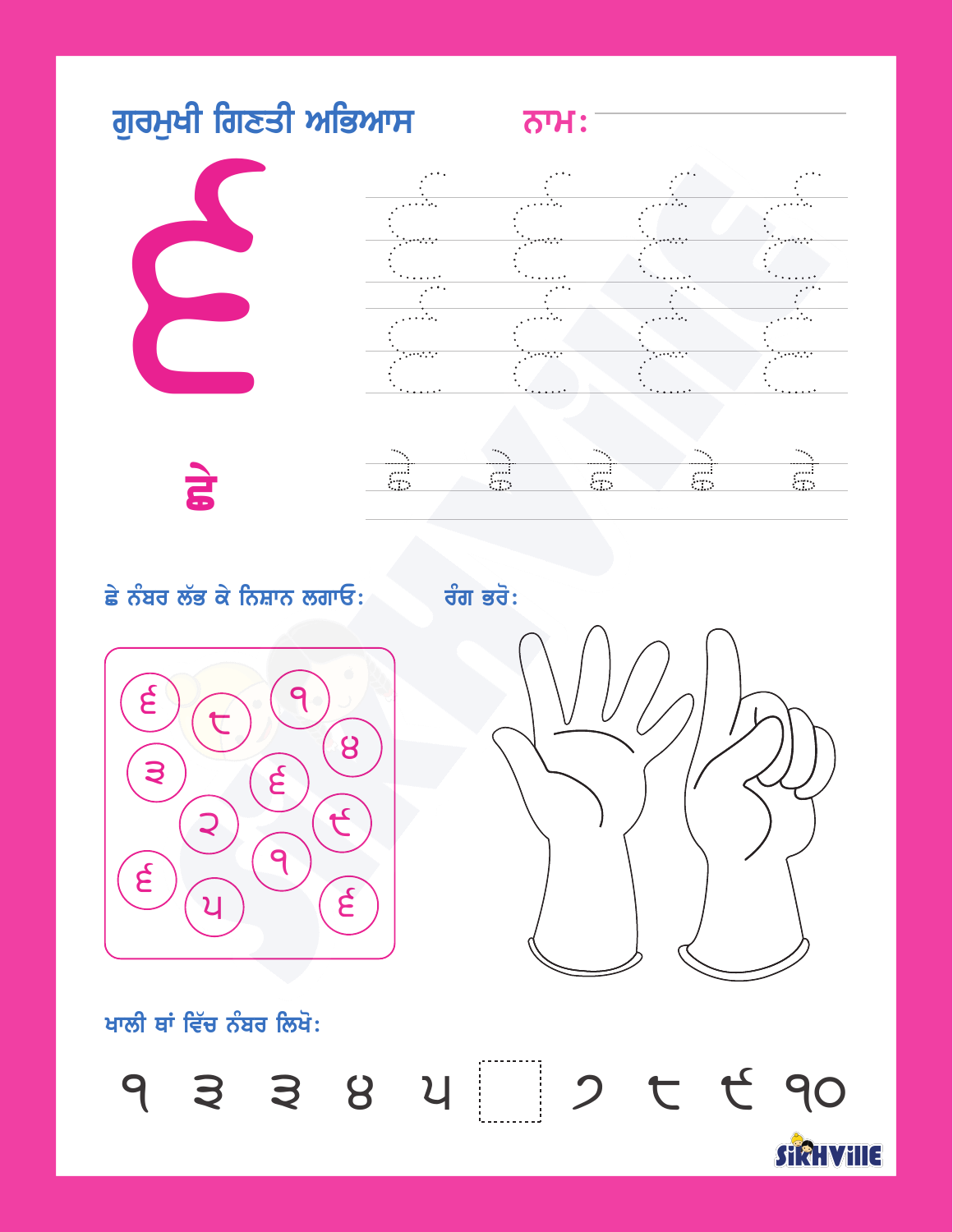

#### ਸੱਤ ਨੰਬਰ ਲੱਭ ਕੇ ਨਿਸ਼ਾਨ ਲਗਾਓ:

ਰੰਗ ਭਰੋ:





ਖਾਲੀ ਥਾਂ ਵਿੱਚ ਨੰਬਰ ਲਿਖੋ:

933842 C E 90  $\mathbb{R}^n$ 

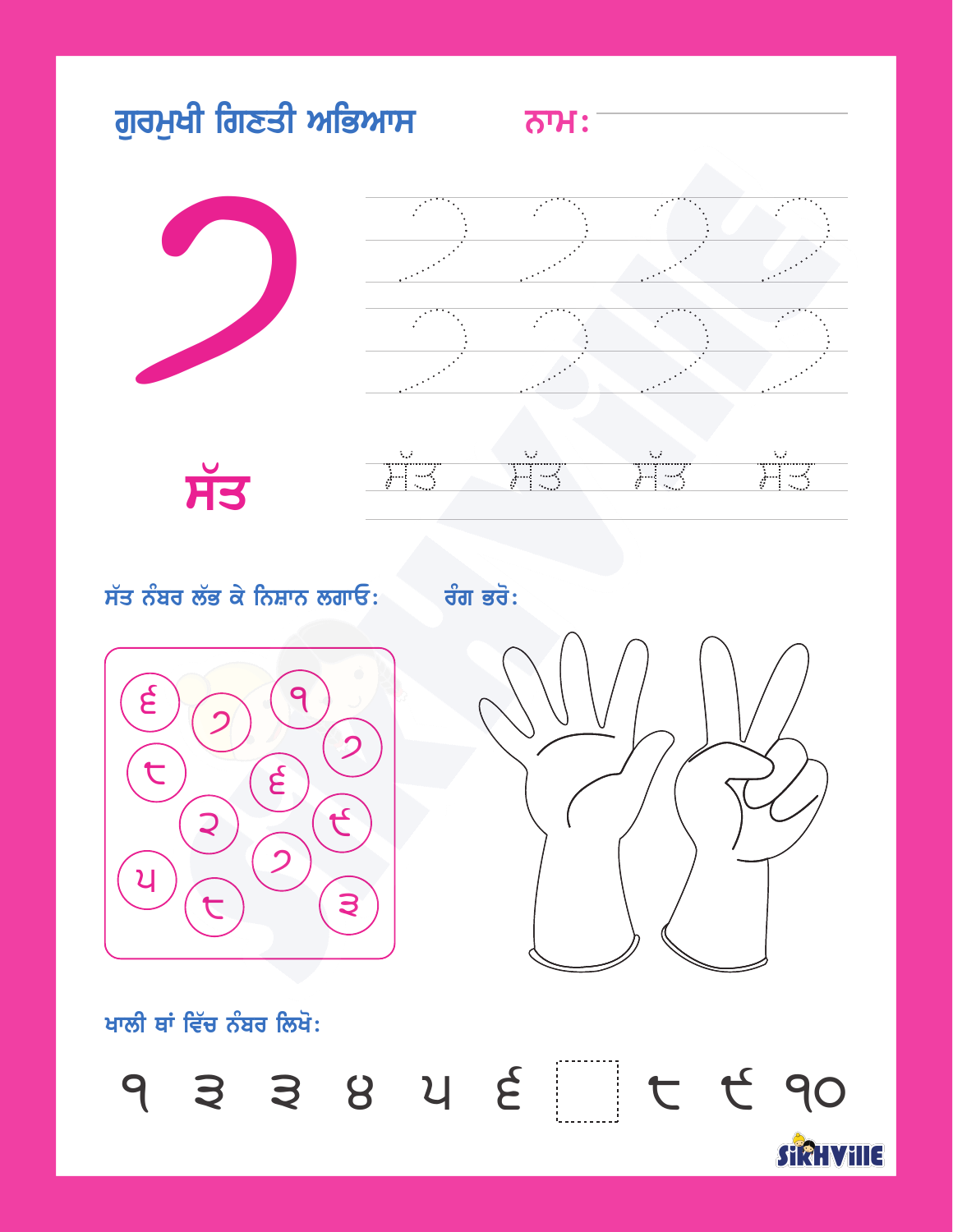





#### $\sum_{i=1}^{N}$  $\gamma_{\rm{LO}}^{\rm{V}}$  $\breve{\overline{\mathcal{M}}}\overline{\overline{\mathcal{O}}}$  $\breve{\overline{M}}_{\overline{\mathbb{O}}}$

ਅੱਠ ਨੰਬਰ ਲੱਭ ਕੇ ਨਿਸ਼ਾਨ ਲਗਾਓ: ਰੰਗ ਭਰੋ:





ਖਾਲੀ ਥਾਂ ਵਿੱਚ ਨੰਬਰ ਲਿਖੋ:

9 3 3 8 4 2 7 1 4 90

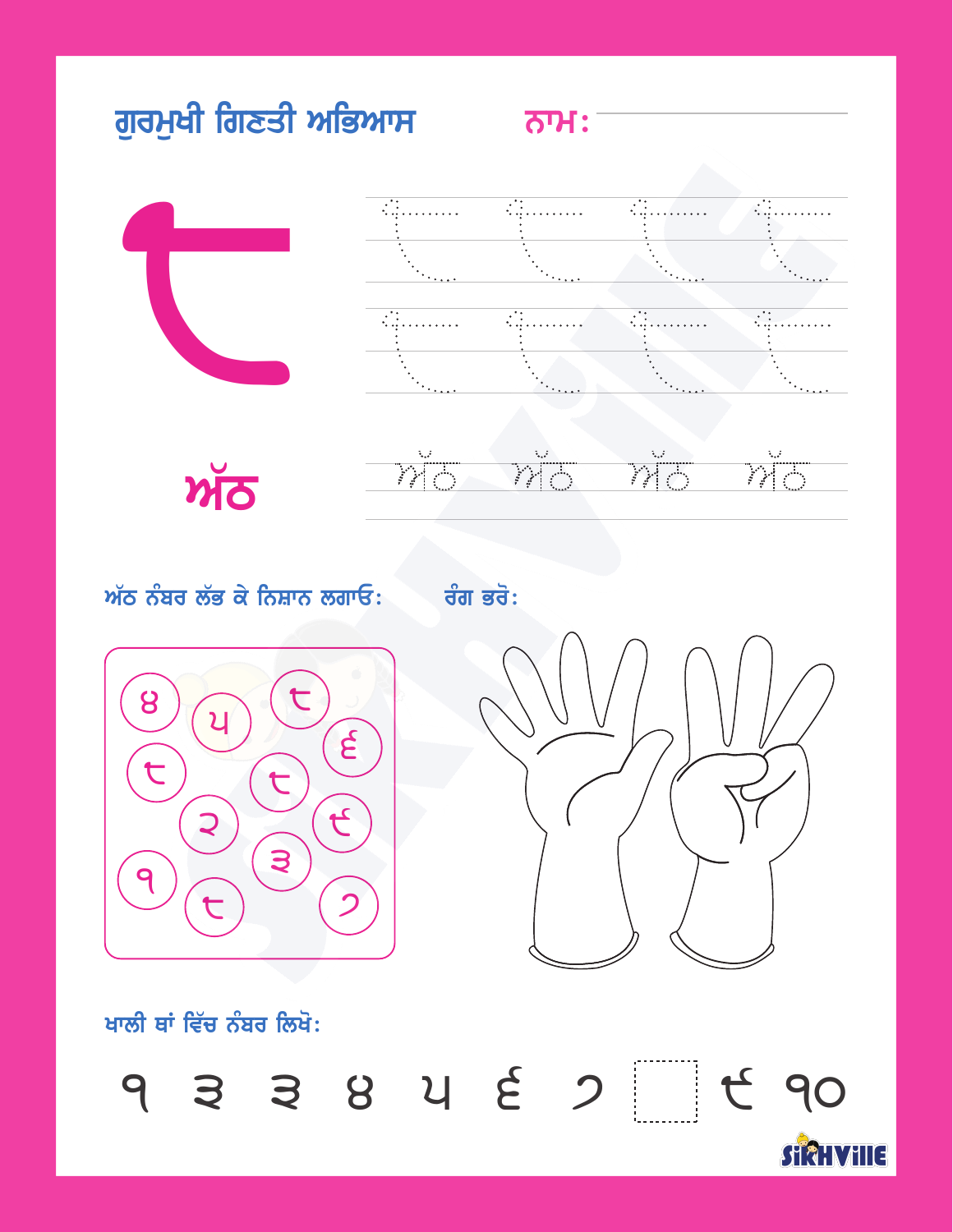

**PHO** 



 $\frac{1}{\sqrt{2}}$  $\frac{1}{\sqrt{2}}$  $\frac{1}{\sqrt{2}}$ 签  $\frac{1}{\sqrt{2}}$ 

 $\ddot{\sigma}$  ਨੰਬਰ ਲੱਭ ਕੇ ਨਿਸ਼ਾਨ ਲਗਾਓ: ਕੰਗ ਭਰੋ:





STRHVILLE

ਖਾਲੀ ਥਾਂ ਵਿੱਚ ਨੰਬਰ ਲਿਖੋ:

9 2 3 8 4 2 0 1 90